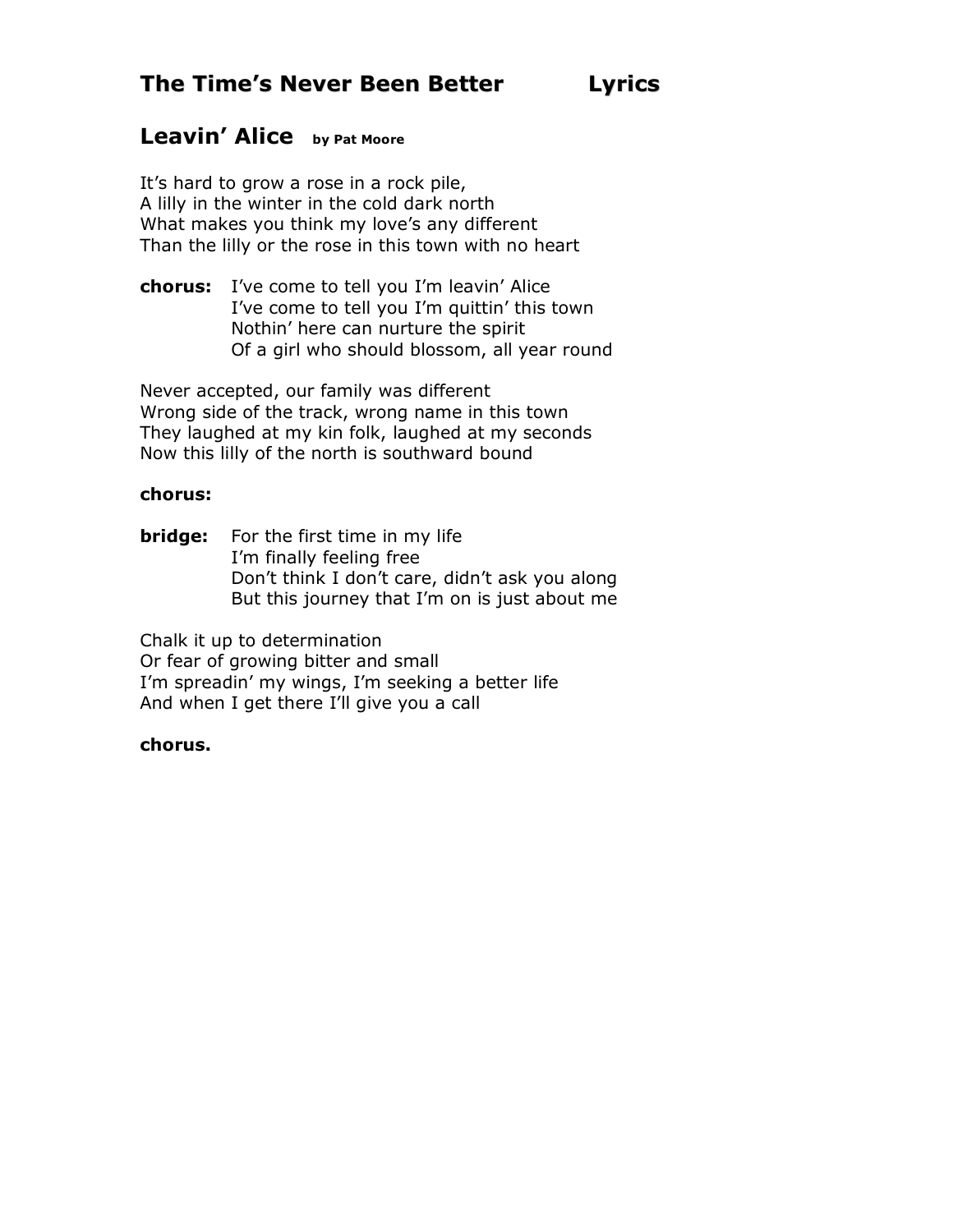## **Better Off by Pat Moore**

Heard the news at 6 today She's back in town and you slipped away To meet her, and hear her out She had a rusty nail, you had a glass of stout She wore her hair the way you liked it best And though she looked weary, and her clothes were wrecked She'd that certain charm, always drew you near Stayed a while, had a couple more beer

Chorus: Better off if I didn't know Better off if you had to go, you'd do it quietly Better for you, way better for me

She still wore your ring though I was your girl And she told you how she's gonna take the world You always liked the way she took control Followed her out when it was time to go On her way past the till she grabbed the cash Then you an' her did the 100 yard dash Hopped in her car, you really had to give'er To get outta town an' get across the river

Chorus:

A few hours later, miles down the road A loggin' truck with a heavy load Came 'round the bend and took you out You weren't hurt too bad, just knocked about Story goes you got lost in the woods But I say, you're both gone for good Livin' on the edge in some 2 bit town You broke my heart the night your gig went down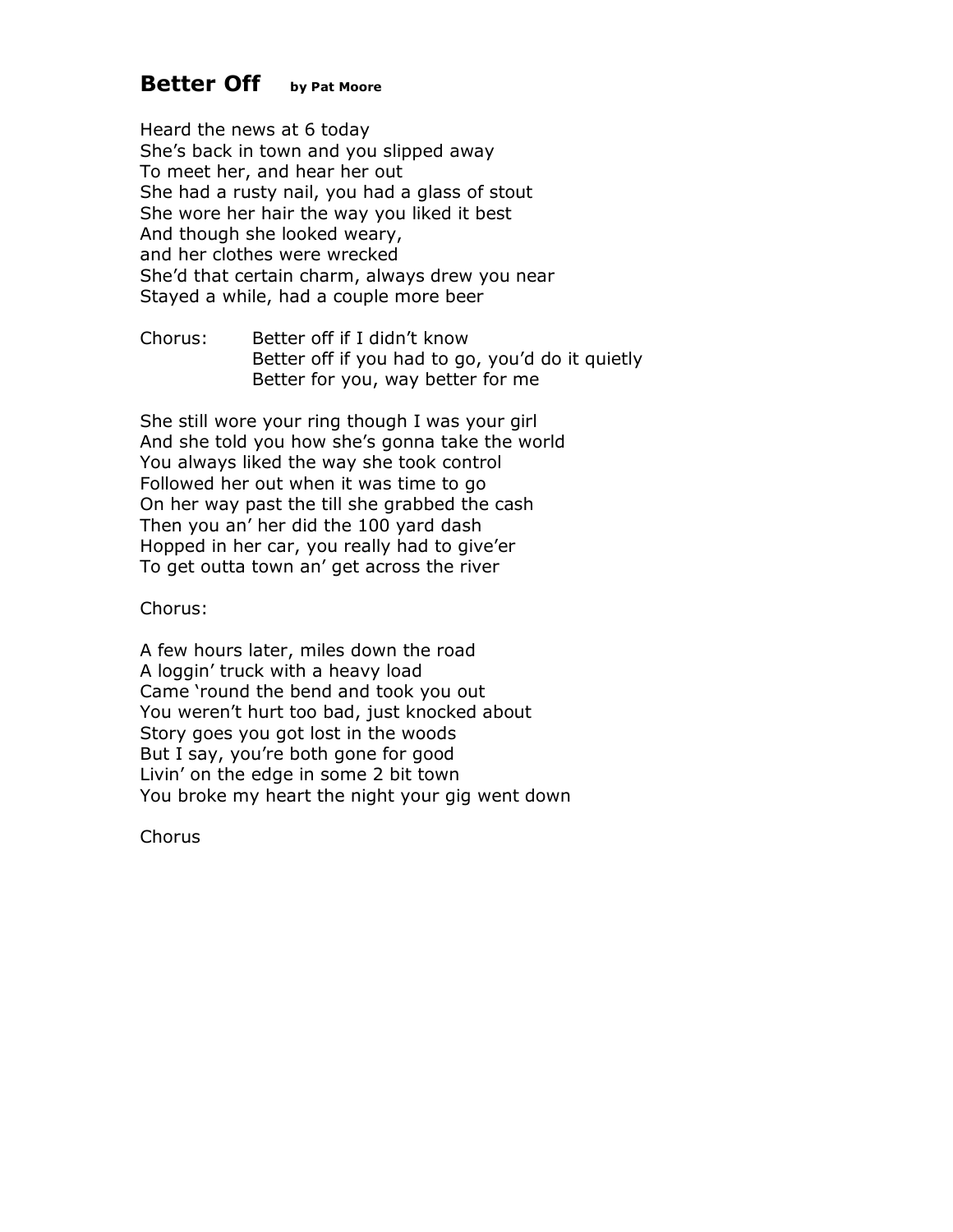# **Salt Water by Pat Moore**

Am I keep a watch over the sea G Watch for a ship, sailing near Am You said you'd come back to me F The deep blue is haunting me E G Am You've been away, almost a year

Dm Am Chorus: Salt water burns my eyes Dm E Salt water wells from within F G Tears I don't even want to hide F E Am Salt water, what will the tide bring in

I keep a watch over the sea Wonder what if you return Would I hold you willingly? Unleash my pain, set it free Turn the tide, Oh, would I learn?

**Chorus** 

And as I watched over the sea I swore I saw a distant light Beneath a starry canopy Upon a sea of ebony Was it a spark of hope, in the night?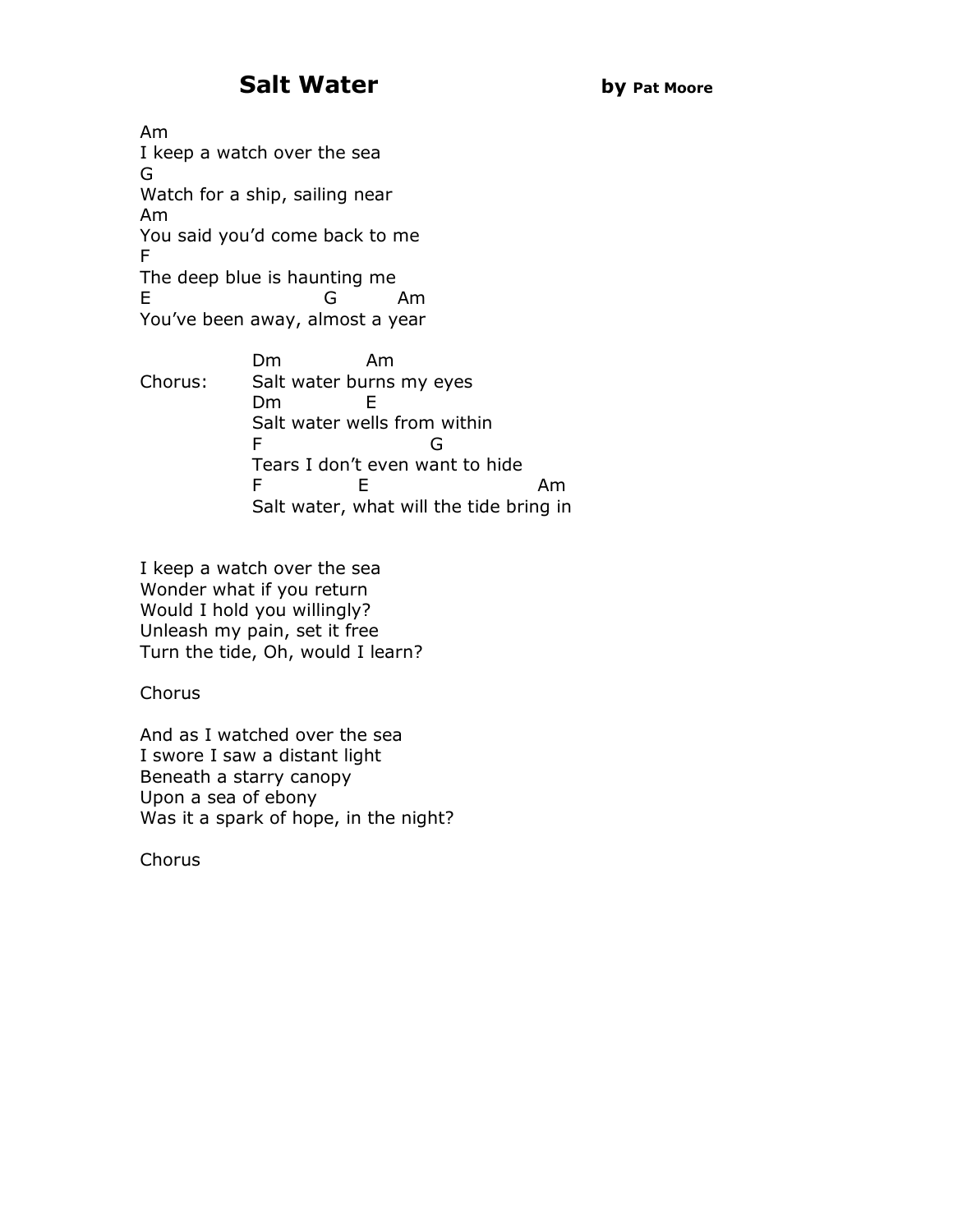## **The Wrong Train** – by Pat Moore

Shoulda' rode the engine, shoulda' been the engineer 'Stead of bunkin' in the sleeper car while the train pulled outta there Probably woulda' noticed I got on the wrong track And I clearly woulda' seen how to make my way back

*Did you ever get on the wrong train, only just to find Once you left the station, you left your life behind* 

Shouldn' bought the Buick, or perhaps the Oldsmobile This second hand compact just don't have the right feel The horse I picked was favourite, it didn't even show Lost my dollar on the track and I didn't know when to go home

*Did you…* 

This highway's going nowhere, I can't find the exit sign I know I've travelled here efore, you'd think I'd get it this time You took my love for granted, I loved you just the same Now I'm getting' off at the next stop, and I'll hit the road again

*Did you…* 

## **Far From Yesterday** by Pat Moore

She left home at 17, pack on her back and head full of dreams Her thumb was her driver, her heart was her map She's headin' for nowhere and she ain't coming back No she ain't coming back

#### *And she's wishing upon a star, she's wishing for something to take her far from yesterday, far from yesterday*

The heat of a fire, and a hundred proof, has warmed her soul and numbed the truth She's got some money but she's savin' up for a cheap hotel when she feels down on her luck

Oh, down on her luck.

No more excuses, they wear thin, no more lies, they won't win her over She never fit in their plans

*And she's wishing…* 

Only sometimes when she thinks about home, and what might have been does she feel alone

The smell of fresh coffee, the glimpse of a girl who could have been her in a different world, oh in a different world.

No more excuses… *And she's wishing…*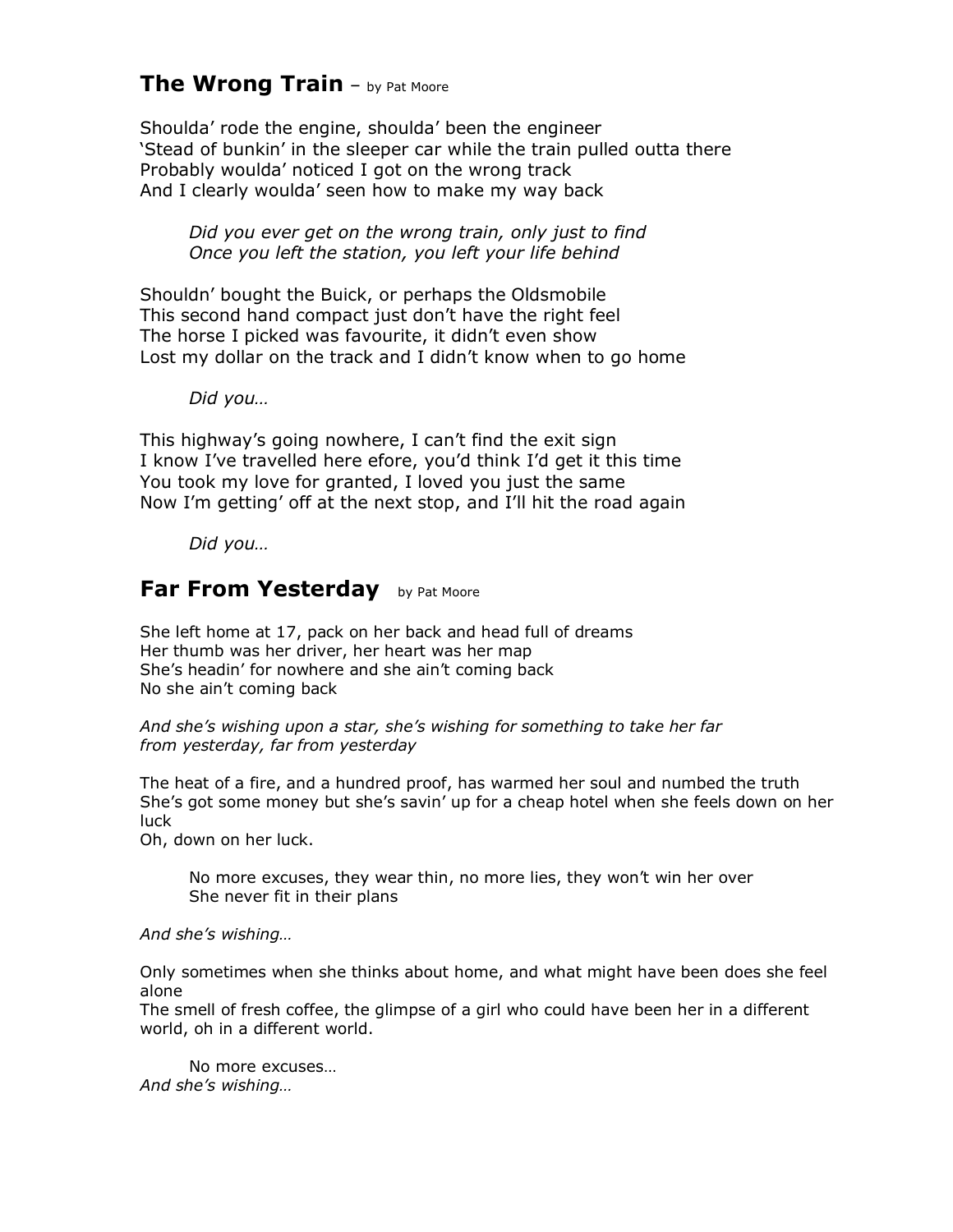#### **Billy's Song** by Pat Moore

Billy was a lonely boy, deprived of all the normal joys of growing up in a town of beautiful people,

His pain was deeper than all the hurts, and he scratched his thoughts out in the dirt, to erase them with one wave of his hand

A little bit fat, a little blind, targeted for words unkind Billy got to spending time in the shadows

He was thinking the hour was near to liberate himself from fear And escape this growing chaos of loneliness

*And no one ever knew what Billy was going through Or the world he built inside of his head In the shadows he'd hide, with his damaged pride Imagined how the world looked, from the other side* 

Billy went down to the railroad track, gonna make his plans and not look back They'll be sorry, for the darkness he created 'Cause fear'd given birth to desire, in his soul burned an awful fire and Billy made his mark, on the world that day

*And no one ever knew what Billy was going through Or the world he built inside of his head In the shadows he'd hide, with his damaged pride Imagined how the world looked, from the other side* 

Well it's a bitter rain in Billy's town, folks bow their heads for miles around As witness to the shame that they are feeling There's a little kid who's got a great big hurt And he's writing something in the dirt in your town And he's burning up inside

And he's heading, for the dark side of town Yes he's gone to the dark side of town

> *No one ever knew what Billy was going through Or the world he built inside of his head In the shadows he'd hide, with his damaged pride Imagined how the world looked, from the other side*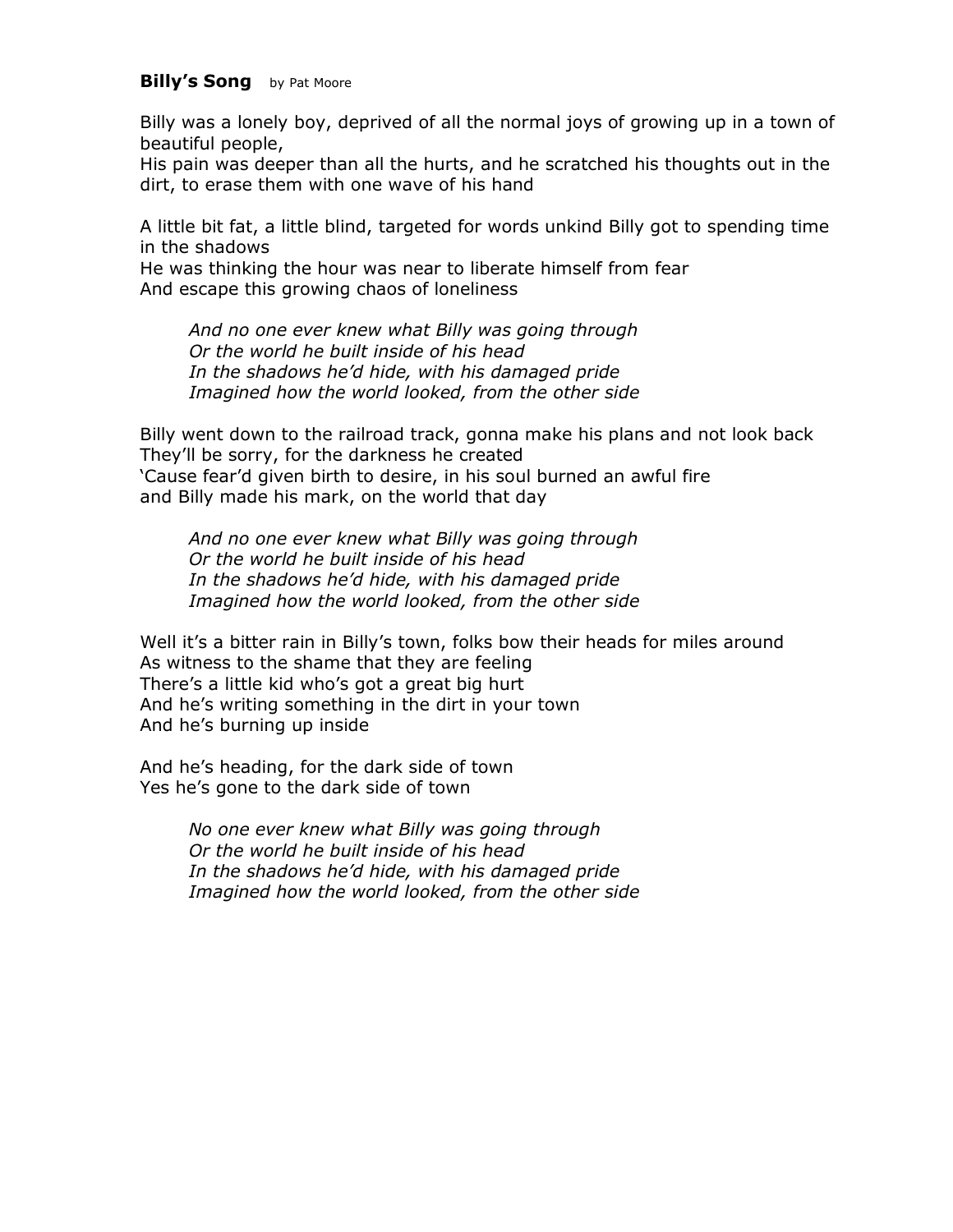#### **Cash and Carry by Pat Moore**

Well Jim and Eddy were pals from way back They met in the first year high school They dropped out together after only two years Couldn't hack followin' the rules

Well Jim he got a head spinning thought to make some money real fast they'd steal a back hoe, head down to the mall and lift them a bucket of cash

> *When did you get that crazy idea that you could figure it out What gave you the thought that you were a genius, that dogs wouldn't bar, you'd be unseen in the dark Draggin' it back to your hideout*

Getting the back hoe was easy as pie Eddy's dad had one in the yard From 30 years of back-breaking labour A life rewarding but hard

They climbed on the backhoe, and smashed through the chain link fence that surrounded the lot On every corner in the borough of North York An ATM, their precious jackpot

*When did you get that crazy…* 

Eddy made his way to Fairview Mall Jim followed behind in his truck But the back hoe wouldn't crack the cash machine It was beginning to look like bad luck

Well when I saw Eddy he was real mad swung the hoe right into the wall Tried to pick up the ATM cash machine Get away with it, concrete and all

*When did you get that crazy…* 

Now Jim and Eddy are doin' time Getting educated too (they learned that) Cash and carry ain't what is seems And a back hoe's an honest man's tool.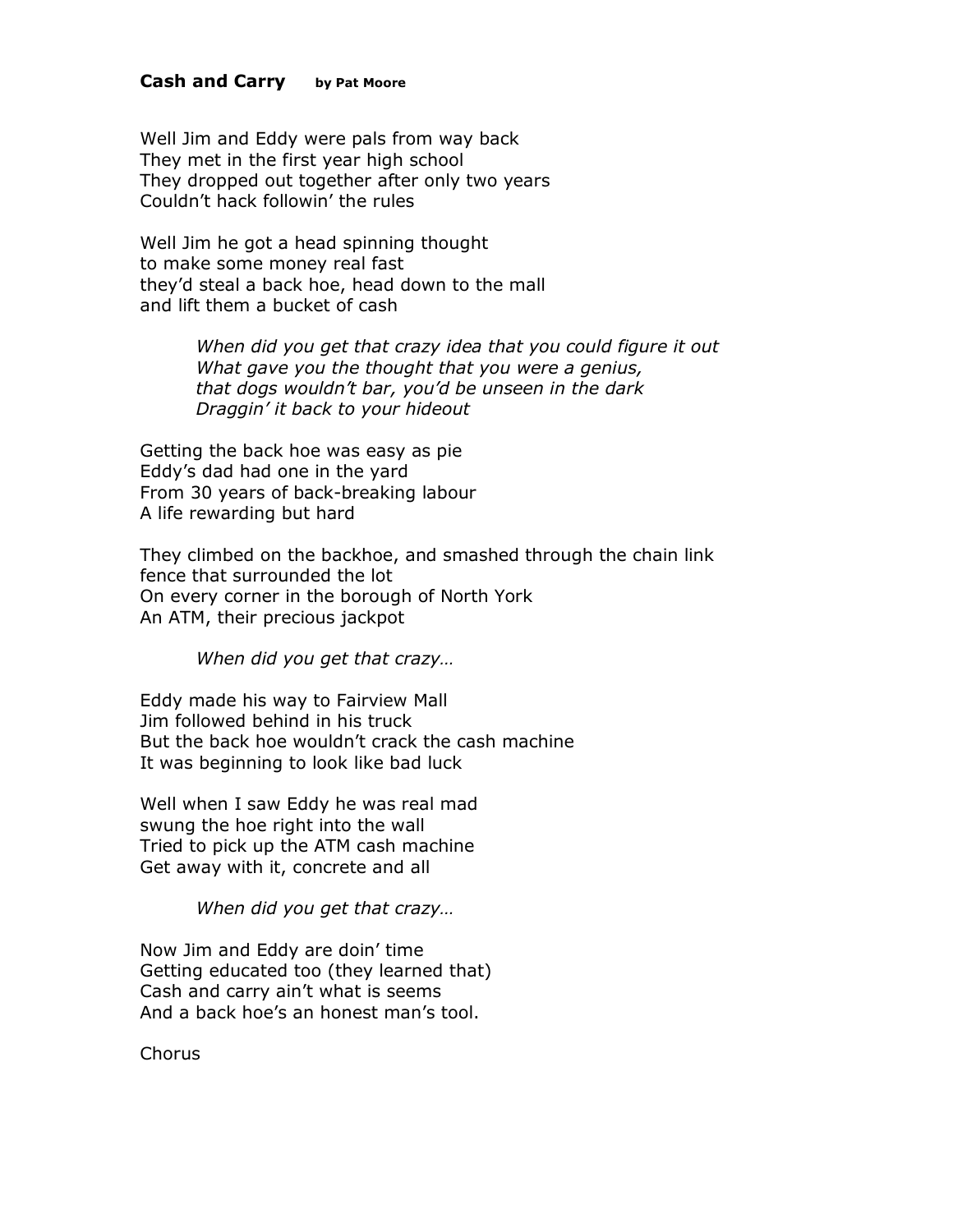#### **Blueberry Hill** by Pat Moore

Her fingers are stained with the blue of the berry, her 83 years hardly showing on her face The sun is shining, it's eight in the morning. A couple stops to buy her pies, she offers them a taste.

In another hour , he'll show up with her coffee. If he' s not too busy he'll sit for a while. For as long as she remembers she's sold berries by the hwy, down the road from Kaladar, about a half a mile

*And her long days at the stand give her time to remember Walks along the Skootamata where they'd hear the phoebes sing Or marvel at the wingspan of the Great Blue Heron As it glides across the lakes, over the rushes in the spring* 

He's been out in the garden, coaxing the tomatoes Makes a bouquet from roses wild in the yard He worries that the long days at her stand on Hwy 7 Will soon take their toll, she's been working much too hard

He remembers when he met her, the girl from Lanark county Sunshine on her rosy cheeks, and a most determined will She was only 17 when he asked her hand in marriage And they built a life on the land she calls Blueberry Hill

> *And his long days on the land give him time to remember Walks along the Skootamata where they'd hear the phoebes sing Or marvel at the wingspan of the Great Blue Heron As it glides across the lakes, over the rushes in the spring*

He pulls up to greet her, brought her coffee and biscuits The sight of his pick-up brings a smile to her face He arranges her baskets to make room for their breakfast She straightens out her tunic, and sets him a place

He reaches for her hand and traces lines grown familiar The sparkle in her eyes tell him she's doin' alright She arranges the roses he's brought from their garden They make plans to dream under the stars tonight

> *And their many years together give them lots to remember, Walks along the Skootamata where they'd hear the phoebes sing Or marvel at the wingspan of the Great Blue Heron As it glides across the lakes, over the rushes in the spring*

> *She remembers when she met him, the boy from Lennox County Tall and gangly, not much older than her, still She was only 17 when he asked her hand in marriage And they built a life on the land she calls Blueberry Hill*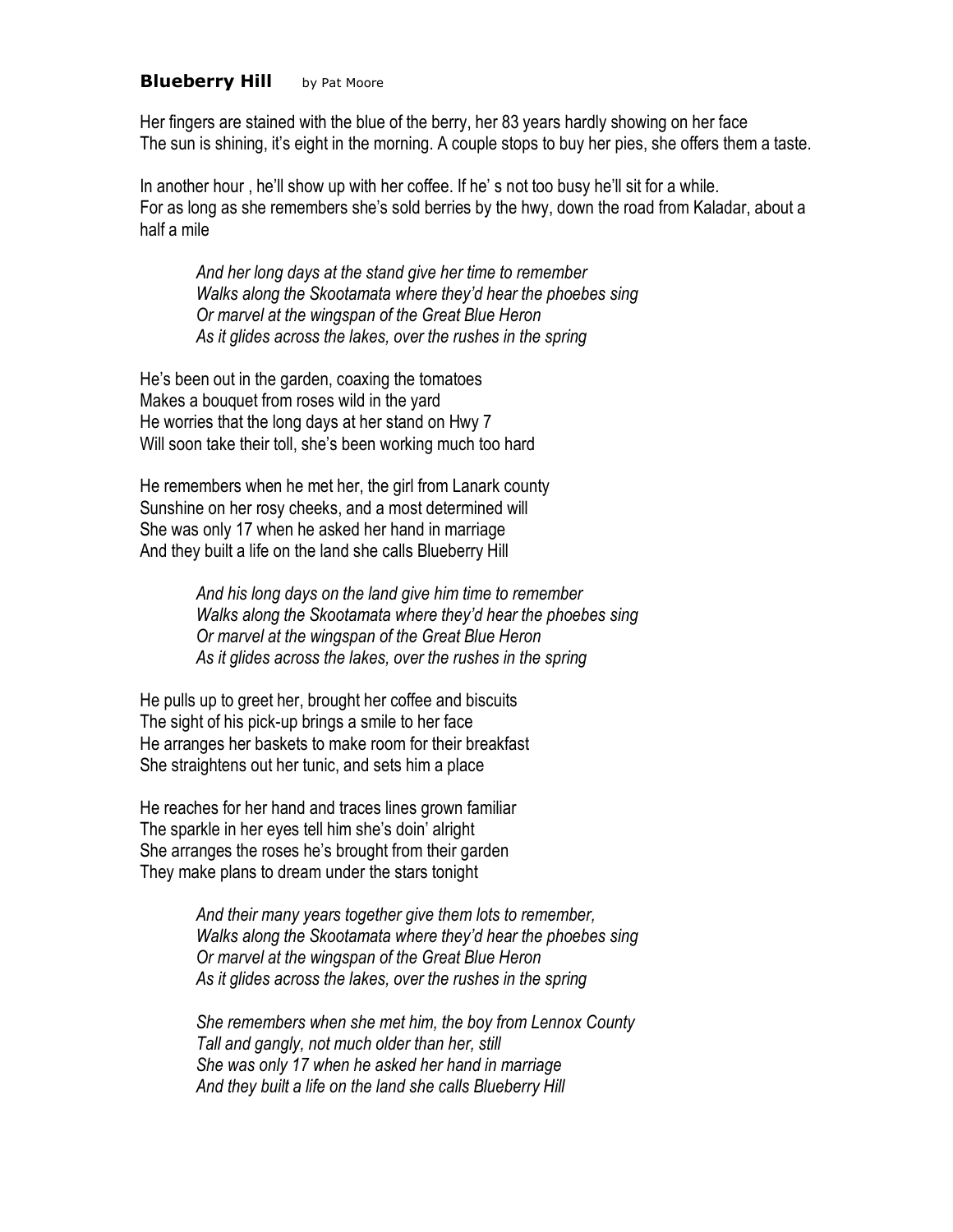#### Yesterday's Promise by Pat Moore

They came together, from the Blackwater, stowed away, John Green and his sweetheart Fleeing their homeland, so to be married this protestant farmer and Catherine Mulcahey boarded the Stakesby at Cork Harbour her catholic family no more would she see Making their way to the land o' promise 500 souls, 8 weeks at sea

*Yesterday's Promise is the true story of John Green and Catherine Mulcahey, who settled in the Ottawa area in 1823. This story is typical of the many Irish who settled in the Ottawa Valley. (Shipman's Mills is now Almonte)* 

#### *Chorus:*

*Cast away, sail away, 'cross the great ocean The Irish emigrants changed this land Toil away, sweat away, building their homesteads For yesterday's promise, on guard we stand.* 

The ship was the charge of young Peter Robinson A man of courage, just, and kind He chose for the passage, the poor and the outcast with strength for the journey and will for the toil And Catherine and John, they grew close to their fellows; cried when the children with smallpox had died, prayed with the mum's o' babes born on the high seas hardship and joy, 'neath the great northern sky

#### *Chorus*

They reached Quebec City, then on to the harbour of Montreal, then docked at Lachine Then manning the oars, upriver to Prescott where oxcart they took to the land of their dreams John was granted 75 acres not far from the village of Shipman's Mills, they cleared some land, and built a cabin sent word back home that they were quite well

#### *Chorus*

They've suffered the blisters, the cold and the black flies Winters were harsh, summers were hot In land scattered with rocks and marshes Good soil found, the harvest was fine And for John and Catherine, this land of plenty became their refuge, their life and their way. The Ottawa Valley is filled with the stories Of Johns and Catherines to this very day

*Chorus x2*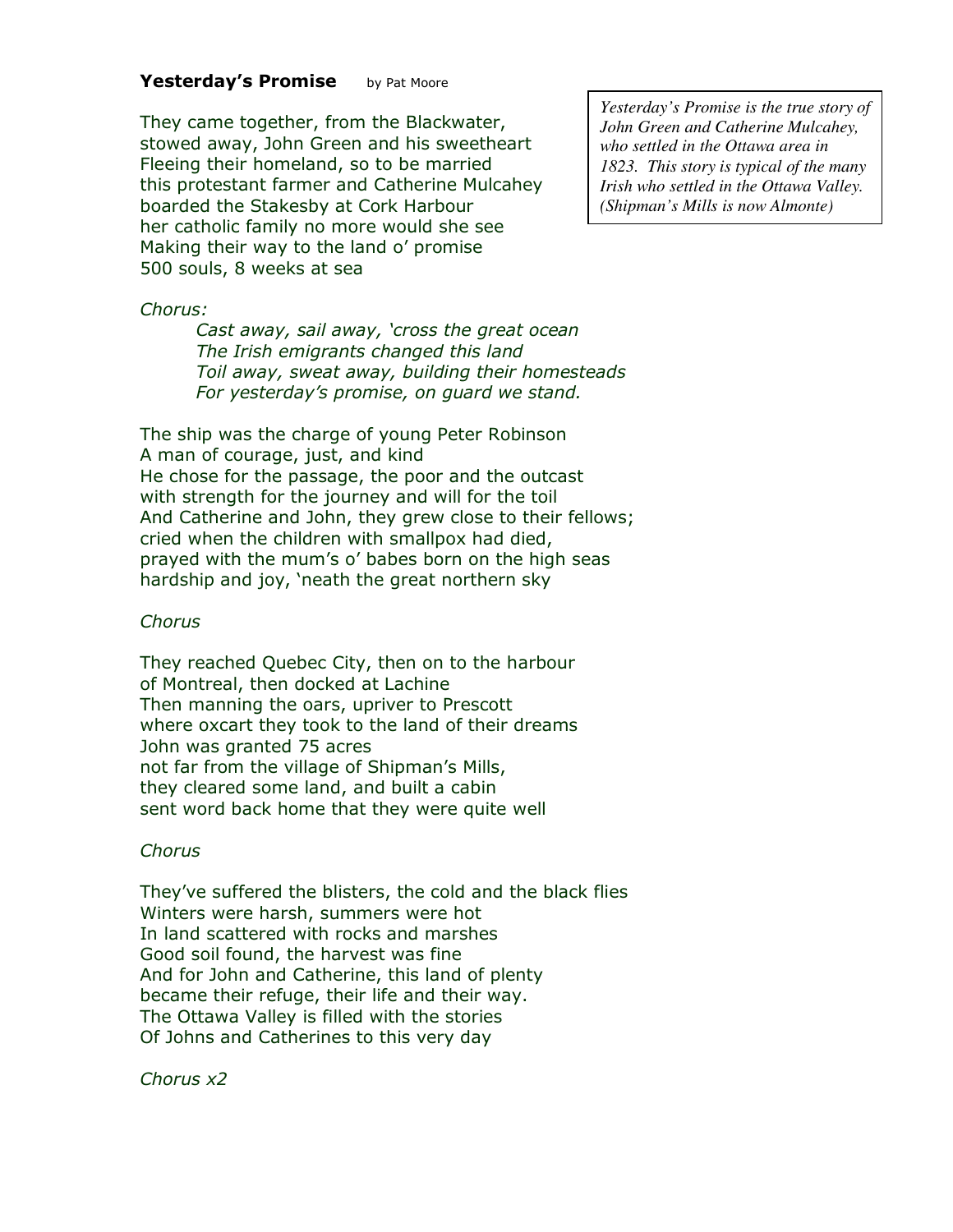### **The Farmer's Protest** by Pat Moore

I forgot my quiet ways, left them behind with better days Broken lives and shattered dreams. The farm, my life, my everything We work this farm with an old John Deere, 1000 acres of corn last year Yield was down 600 tonnes. There's no future here for my sons

*Desperation's setting in, our patience is growing thin Costs go up, but prices fall Don't you give a damn, don't you care at all* 

"Owned by the Bank", their signs say, posted on tractors, they're on their way

Lost 50 bucks every acre in, five years now, we just can't win Line 'em up, and head on down, rally the neighbours we're going to town Fighting' for our lives we are, our father's soil, our family farm.

*Desperation's setting in, our patience is growing thin Costs go up, but prices fall Don't you give a damn, don't you care at all* 

O'Reilly lost 4 grand I hear At least there be no tax this year Fergusons have moved to town Bank foreclosed and shut 'em down I'm rising up, I'll state my case To stay silent would bring disgrace Fighting for our lives we are Our heritage, our family farm

> *Desperation's setting in, one by one we pack it in Our backs up against the wall Don't you give a damn, don't you care at all*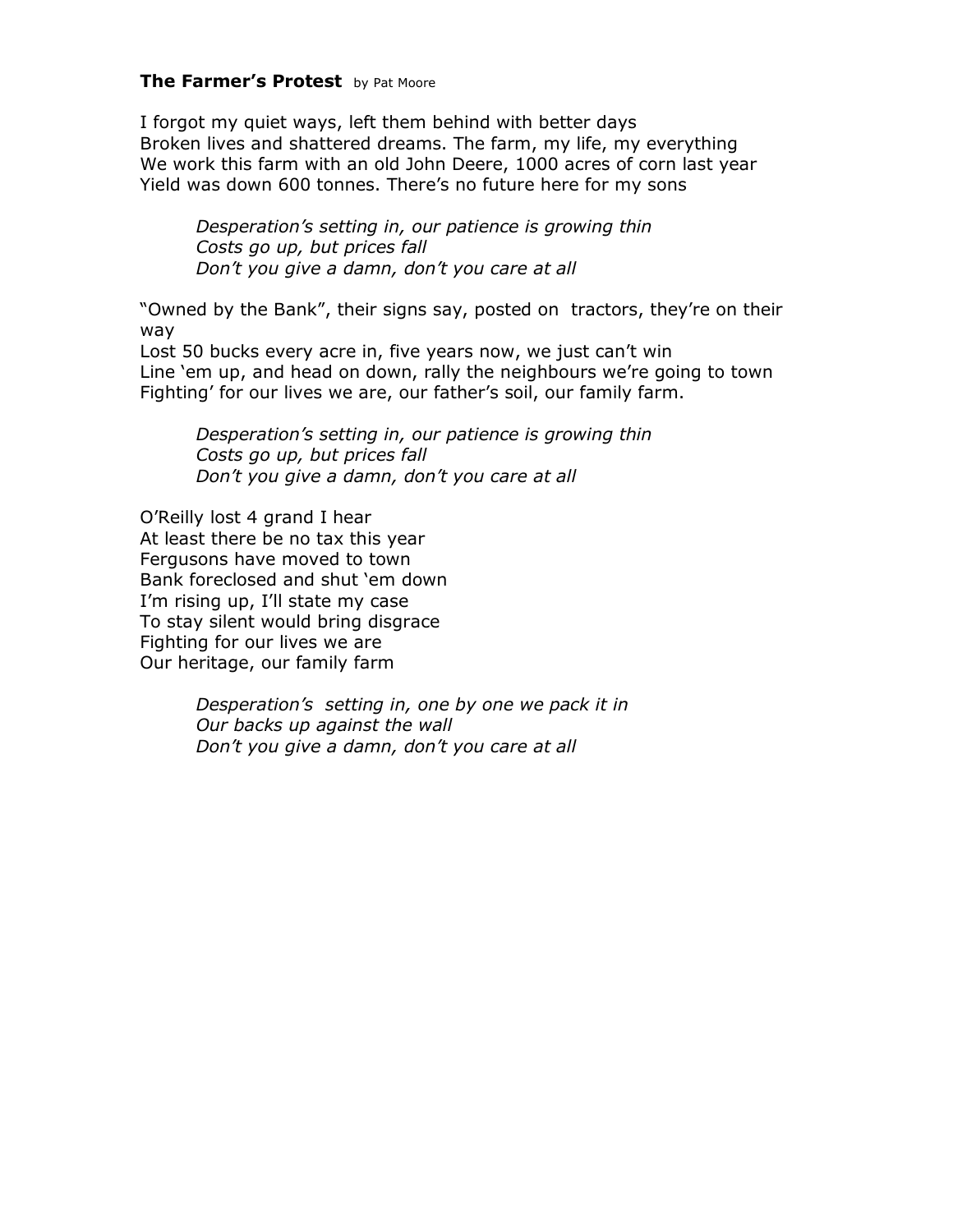### **Falling (Midnight Rendez-Vous)** by Pat Moore

The sound of the key, the close of the door The creak of the boards, your steps on my floor Your coat on my chair, the light in your hair Silhouette so fine, your breath mixed with mine

> Falling, falling down Down to a place, where lovers go Soaring, soaring higher Higher than an eagle, above an ocean below

The wet of your lips, the salt of your sweat A cool breeze that blows, through the open window, The beat of our hearts, the clutch of our hands The one of we two, midnight rendez-vous

> Falling, falling down Down to a place, where lovers go Soaring, soaring higher Higher than an eagle, above an ocean below

The light of the moon, shines soft in my room Your hand brushes my face, one last embrace Your steps on my floor, the close of the door Your body's perfume, lingers sweet in my room

> Falling, falling down Down to a place, where lovers go Soaring, soaring higher Higher than an eagle, above an ocean below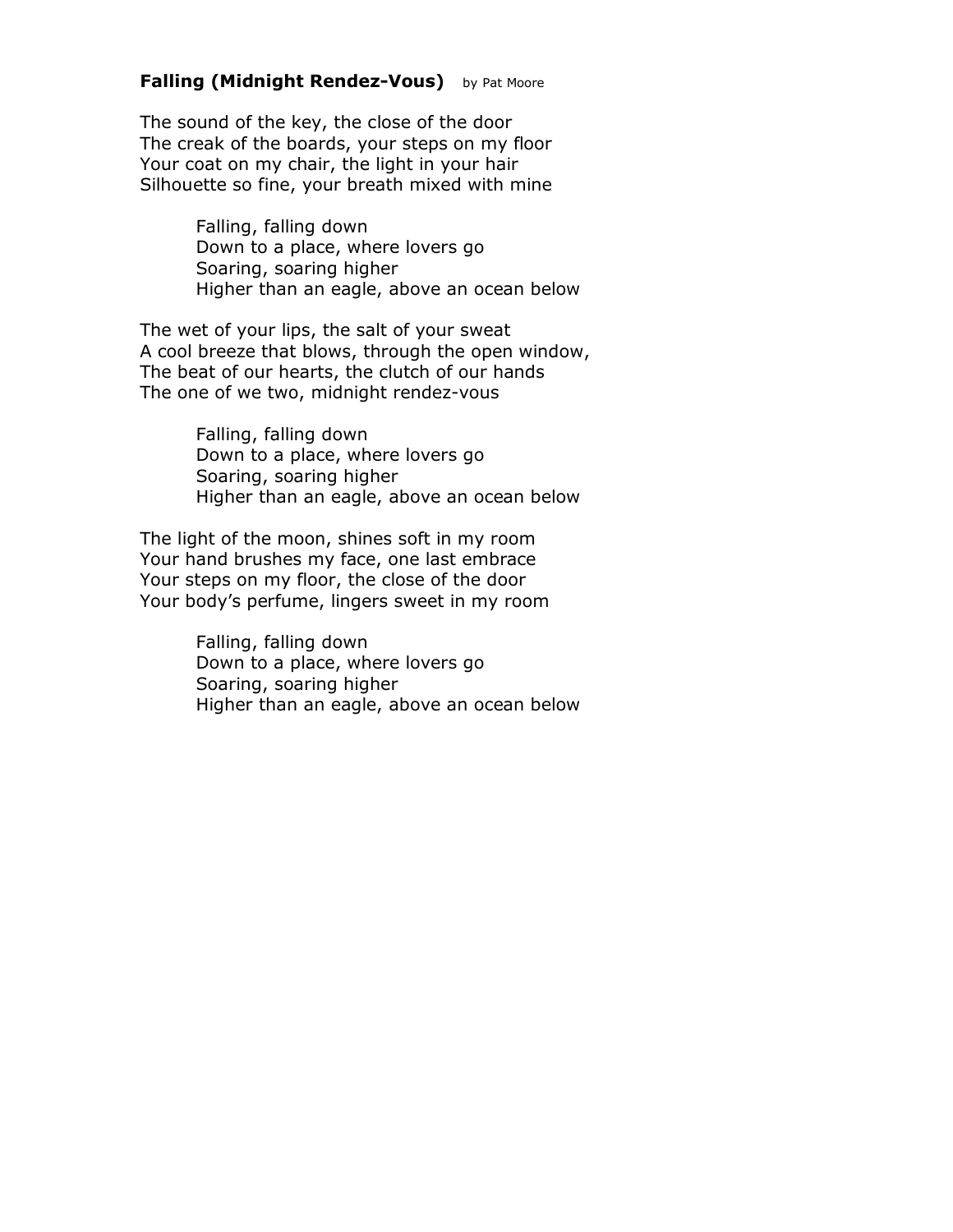#### **Since the Day She Was Born by Pat Moore**

The house is sold, this is her last goodbye She looks 'round the room with a tear in her eye Will they push away the spirits created They've been there since the day she was born The mural on her wall that she painted with care And the string of lights, will no longer be there They'll erase every sign of her existence She's been there, since the day she was born

#### *Chorus*

*And life goes on making memories We don't trade the old for the new You keep what you've got, and build many more And those dear to your heart remain true*

How will they know what not to change Who's gonna tell them what's right and what's strange Will they even care about the web of memories That start on the day she was born She's leaving her home; she's leaving her friends And her space where she'd spend hours on end She hadn't imagined this would ever change She's been there since the day she was born

#### *Chorus*

What lies in store, how will she keep The marks of her life from sinking so deep That she can't conger them at will She's been there since the day she was born. She takes one last look and closes the door The tears in her eyes drop to the floor A new beginning, we're taking a chance A new web will begin in the morn.